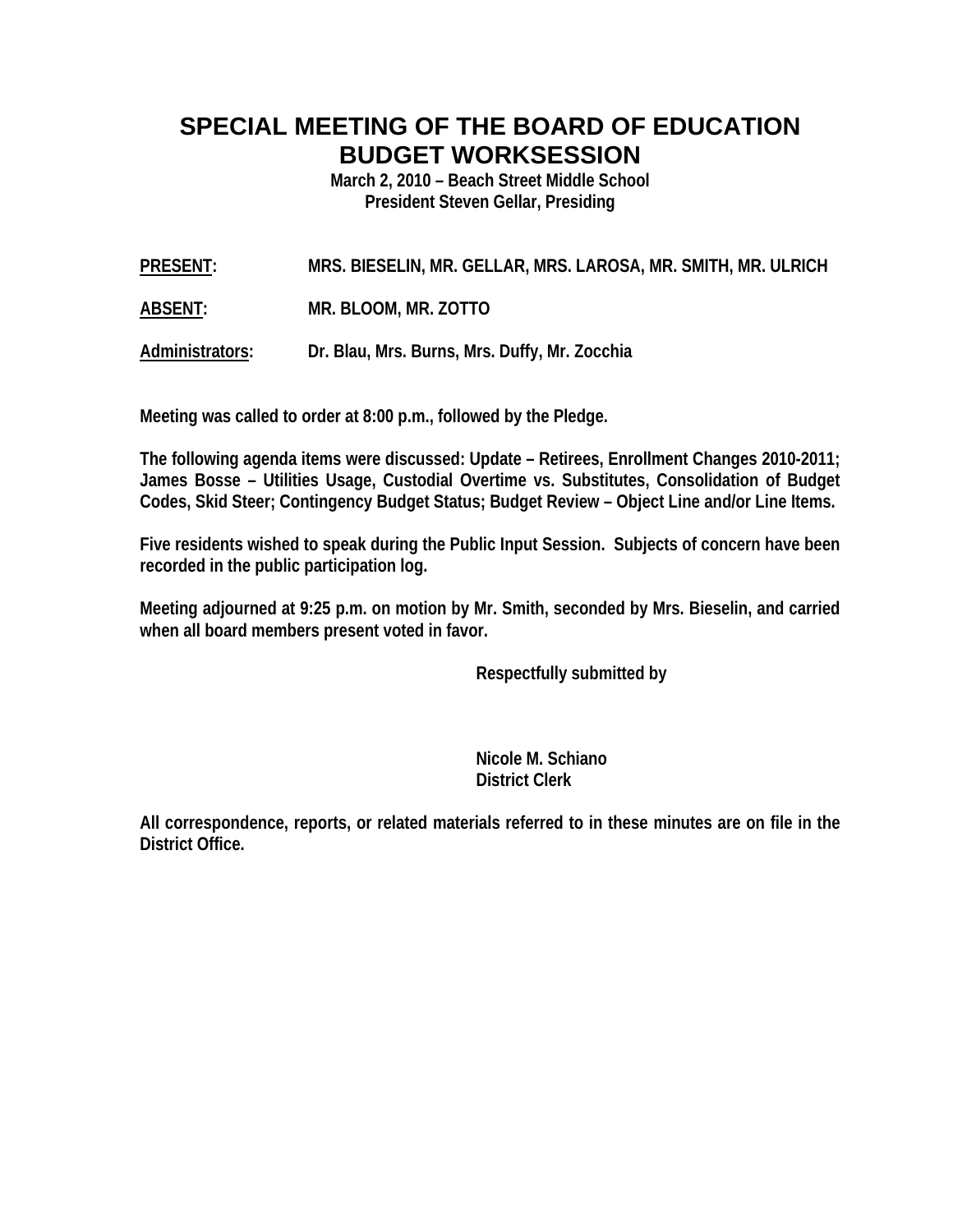## **REGULAR MEETING OF THE BOARD OF EDUCATION**

**March 11, 2010 – Beach Street Middle School President Steven Gellar, Presiding** 

| <b>PRESENT:</b> | MRS. BIESELIN, MR. BLOOM (arrived at 8:23 p.m.), MR. GELLAR,<br>MRS. LAROSA, MR. SMITH, MR. ULRICH, MR. ZOTTO |
|-----------------|---------------------------------------------------------------------------------------------------------------|
| <b>ABSENT:</b>  | <b>NONE</b>                                                                                                   |

**Administrators: Dr. Blau, Mrs. Burns, Mrs. Duffy, Dr. Parvey, Mr. Zocchia** 

**Attorney: Mr. Volz** 

**Meeting was called to order at 8:04 p.m., followed by the Pledge.** 

**No one wished to speak during an "Invitation to the Public."** 

**Motion was made by Mrs. LaRosa, seconded by Mr. Ulrich, and carried when all board members present voted in favor to approve the minutes of the Regular Meeting of February 9, 2010.** 

**RECOGNITION: Council of PTA presented an award to George Smith.** 

**Motion was made by Mrs. Bieselin, seconded by Mr. Ulrich, and carried when all board members present voted in favor to approve TEACHING: RETIREMENT: Linda Caputo, Reading; effective July 1, 2010 (16 years).** 

**Motion was made by Mr. Zotto, seconded by Mr. Smith, and carried when all board members present voted in favor to approve TEACHING: RETIREMENT: Rosanne Santini, Foreign Language; effective July 1, 2010 (16 years).** 

**Motion was made by Mr. Ulrich, seconded by Mrs. Bieselin, and carried when all board members present voted in favor to approve TEACHING: RETIREMENT: Norman Wingert, Social Studies; effective July 1, 2010 (37 years).** 

**Motion was made by Mrs. LaRosa, seconded by Mr. Smith, and carried when all board members present voted in favor to approve TEACHING: CHILD BEARING LEAVE OF ABSENCE (paid): Jeanne Flad, Special Education; effective March 8, 2010 (Udall).** 

**Motion was made by Mr. Ulrich, seconded by Mrs. LaRosa, and carried when all board members present voted in favor to approve TEACHING: CHILD BEARING LEAVE OF ABSENCE (paid): Amanda Harvey, Elementary; effective March 3, 2010 (Paul J. Bellew).**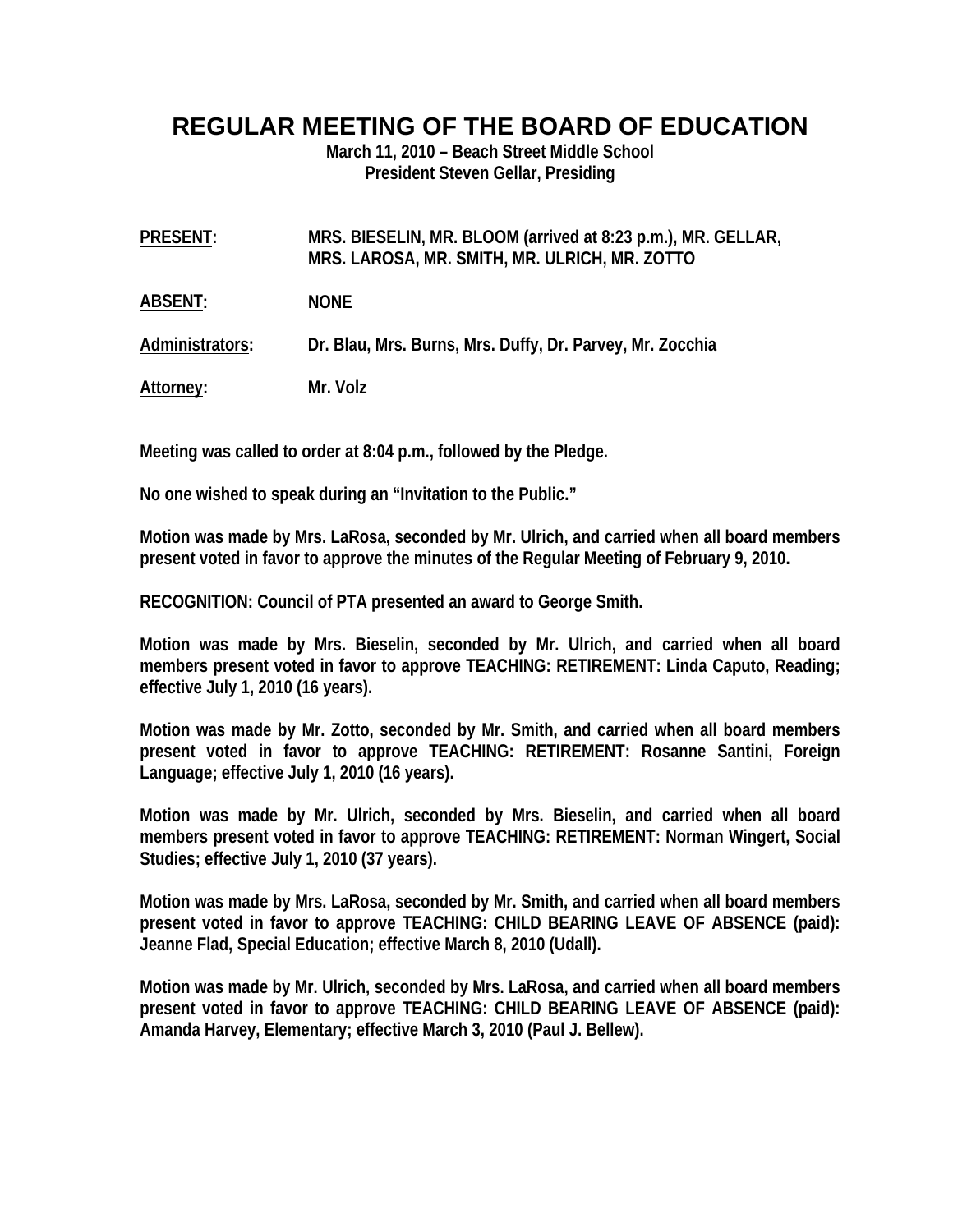**Page 2 Regular Meeting March 11, 2010** 

**Motion was made by Mr. Smith, seconded by Mrs. Bieselin, and carried when all board members present voted in favor to approve TEACHING: CHILD BEARING LEAVE OF ABSENCE (paid): Laura Hill-Primiano, Music; effective March 15, 2010 (Paul J. Bellew / Westbrook).** 

**Motion was made by Mr. Smith, seconded by Mr. Ulrich, and carried when all board members present voted in favor to approve OTHER: SUBSTITUTE TEACHER (\$100 per diem): Patricia Adamo, effective February 25, 2010; Stacey Behrens, effective January 29, 2010, student teacher; Gioia Brunnen, effective March 5, 2010; Marie Buquicchio, effective March 15, 2010, student teacher; Lindsey Sanchez, effective March 12, 2010.** 

**Motion was made by Mr. Ulrich, seconded by Mr. Zotto, and carried when all board members present voted in favor to approve OTHER: HOMEBOUND INSTRUCTOR (\$30.00/HR): Heather DeBlasio (Math), Julie DeMola (Math), Floyd Green (Biology), Christine Guijarro (Math), Wendy Meyen (Math), Richard O'Malley (Math), James Quinn (Biology, Social Studies), Gina Schwartz (Math), Vinita Singh (Biology, Technology), Annette Snyder (Math), Nicole Sorce (Math).** 

**Motion was made by Mrs. Bieselin, seconded by Mr. Zotto, and carried when all board members present voted in favor to approve OTHER: 2010 SPRING HIGH SCHOOL COACHES: BOYS LACROSSE: Michael Ferrugiari, JV2 Coach (approved as Asst. JV2 Coach @ 2/9 meeting); Joseph McErlean, Asst. JV2 Coach (approved as JV2 Coach @ 2/9 meeting).** 

**CURRICULUM UPDATE: Mrs. Burns reviewed cohort graduation results. Motion was made by Mr. Smith, seconded by Mrs. Bieselin, and carried when all board members present voted in favor to approve the following course and curriculum development proposals: English Language Arts – Grade 5; Mathematics – Grade 5; Mathematics – Advanced Algebra; Physical Education – Fitter, Faster, Stronger; Technology – Digital Photography; World Languages – Post Regents Spanish Film Studies; World Languages – American Sign Language 2; World Languages – American Sign Language 3 R/H; World Languages – American Sign Language 4; ASL Regents Exam.** 

**REPORT OF BOARD COMMITTEES: Mr. Smith reported on the Finance Committee meeting of 3/11/10. Mrs. Bieselin reported on the Buildings and Grounds Committee meeting of 3/2/10. Mrs. LaRosa reported on the Education Committee meeting of 2/23/10. The Legislative Action Committee did not meet; however, Mrs. LaRosa reported on the Suffolk County PTA breakfast she recently attended. Mrs. Bieselin reported on the Committee on Special Education/Preschool Special Education meeting of 3/9/10 and recommendations re: classification/placement/I.E.P. modifications of students as delineated, and the Health and Wellness Committee meeting of 2/25/10. Mrs. LaRosa reported on the West Islip Summit Coalition meeting of 2/22/10 and the Bullying Awareness Committee meeting of 2/22/10. Mr. Ulrich reported on the Bond Advisory Committee meeting of 3/11/10.** 

**The following committees did not meet: Policy Committee, School Board/Student Liaison Committee, Public Relations Committee, Audit Committee, Legislative Action Committee, and COMPASS.**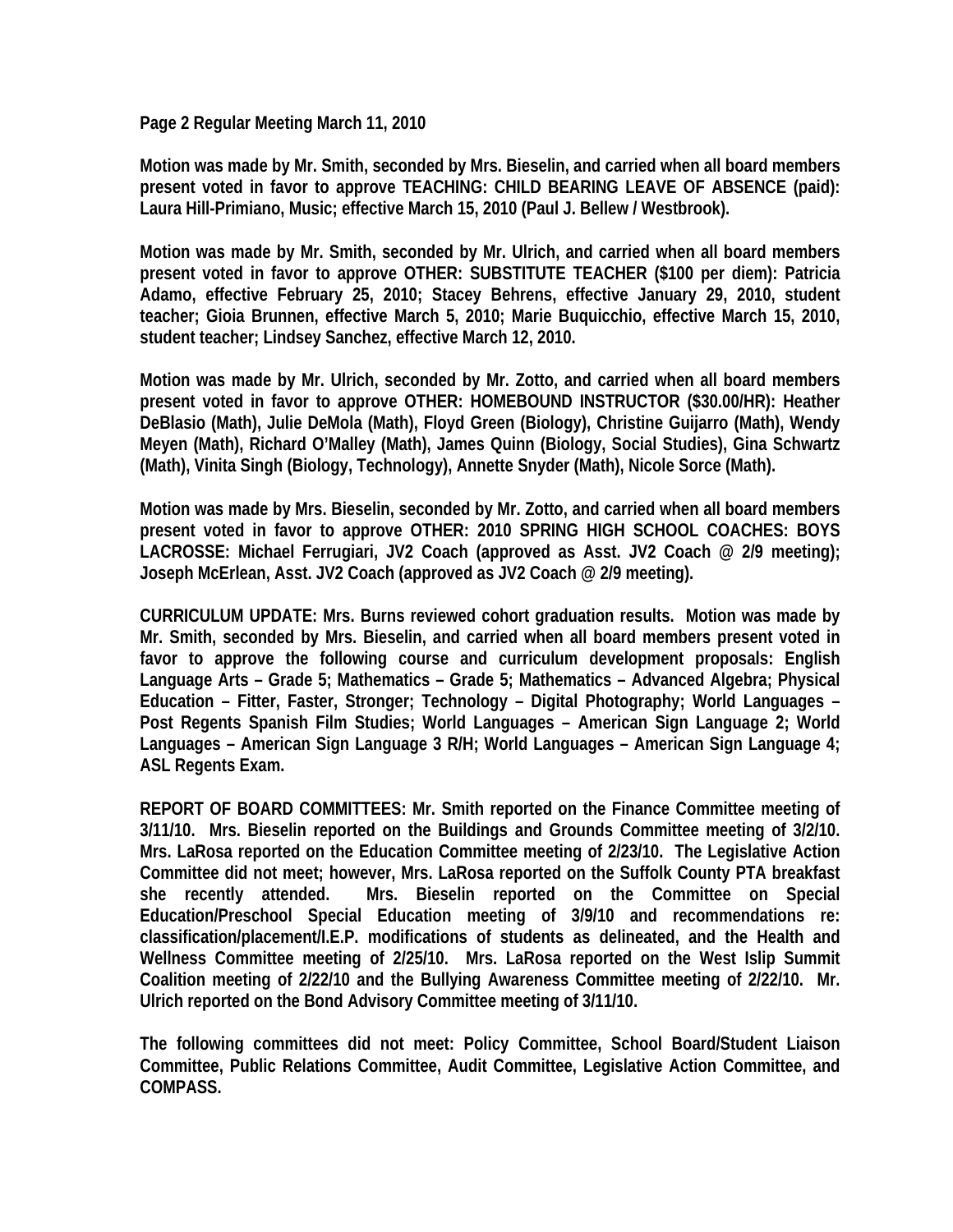**Page 3 Regular Meeting March 11, 2010** 

**The Treasurer's Report for January 2010 was presented. Beginning balance as of December 31, 2009 – \$7,823,654.52; ending balance as of January 31, 2010 – \$38,124,714.49.** 

**Motion was made by Mr. Ulrich, seconded by Mrs. Bieselin, and carried when all board members present voted in favor to approve the following budget transfers, as recommended by the Finance Committee: Tran # 2750 – 2757.** 

**Motion was made by Mr. Smith, seconded by Mr. Ulrich, and carried when all board members present voted in favor to approve the following bond issue change order: Change Order # 3 – Baruti Construction, Corp. – \$5,500.00.** 

**Motion was made by Mr. Ulrich, seconded by Mr. Smith, and carried when all board members present voted in favor to approve the following health service contract with West Islip UFSD: Hicksville UFSD (Holy Trinity) 1 student @ \$524.64.** 

**Motion was made by Mrs. LaRosa, seconded by Mr. Smith, and carried when all board members present voted in favor to approve the following Special Education contracts: The Summit School, Harmony Heights, Education and Assistance Corporation, Grove School, Daytop Prepatory, ACLD, Extended Care Health Services, Devereux, Lindenhurst UFSD, South Huntington UFSD.** 

**Motion was made by Mrs. Bieselin, seconded by Mr. Ulrich, and carried when all board members present voted in favor to approve the following donations, with thanks: West Islip Little League – Dugouts for \$10,000; Great American Rivalry Series for \$1,000.** 

**PRESIDENT'S REPORT: Mr. Gellar gave an update on the superintendent search.** 

**SUPERINTENDENT'S REPORT: Motion was made by Mr. Smith, seconded by Mrs. Bieselin, and carried when all board members present voted in favor to approve WISE Retirement Incentive.** 

**Dr. Blau informed community members of Operation Medicine Cabinet, which will take place on Saturday, March 13, 2010.** 

**NOTICES/REMINDERS: Budget Worksessions – Tuesday, March 16, 2010; Thursday, March 25, 2010 in the Beach Street Middle School Library.** 

**Six residents wished to speak during an "Invitation to the Public." Subjects of concern have been recorded in the public participation log.** 

**Motion was made by Mrs. LaRosa, seconded by Mr. Ulrich, and carried when all board members present voted in favor to adjourn to Executive Session at 9:08 p.m. for the purpose of discussing personnel, negotiations, and/or litigation.** 

**Meeting reconvened at 9:49 p.m. on motion by Mr. Ulrich, seconded by Mrs. Bieselin, and carried when all board members present voted in favor.**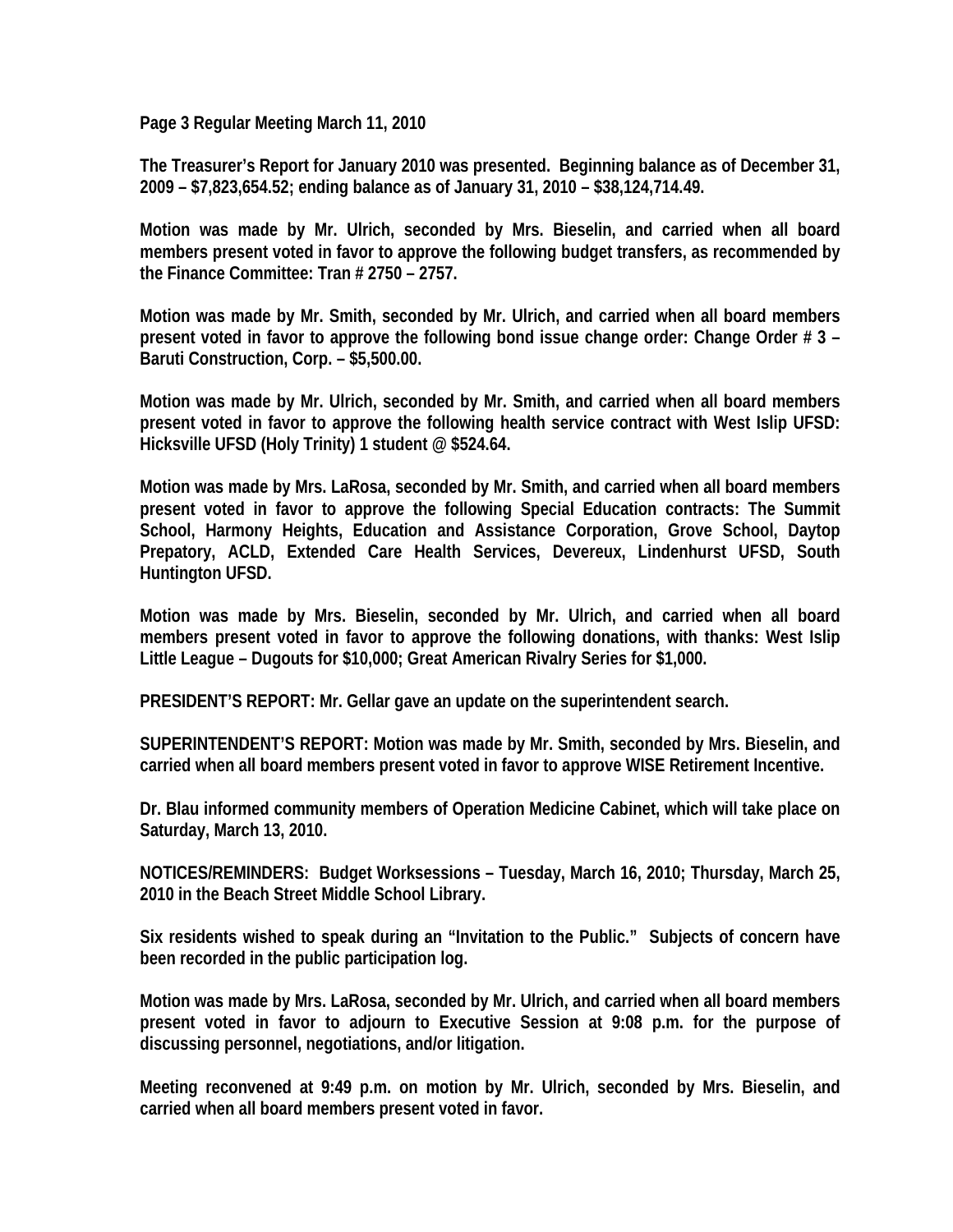**Page 4 Regular Meeting March 11, 2010** 

**Motion was made by Mr. Ulrich, seconded by Mr. Zotto, and carried when all board members present voted in favor to approve Memorandum of Agreement for out-of-title pay for member of Building and Grounds staff, pending approval by counsel.** 

**Meeting adjourned at 9:50 p.m. on motion by Mr. Ulrich, seconded by Mrs. Bieselin, and carried when all board members present voted in favor.** 

 **Respectfully submitted by** 

 **Nicole M. Schiano District Clerk**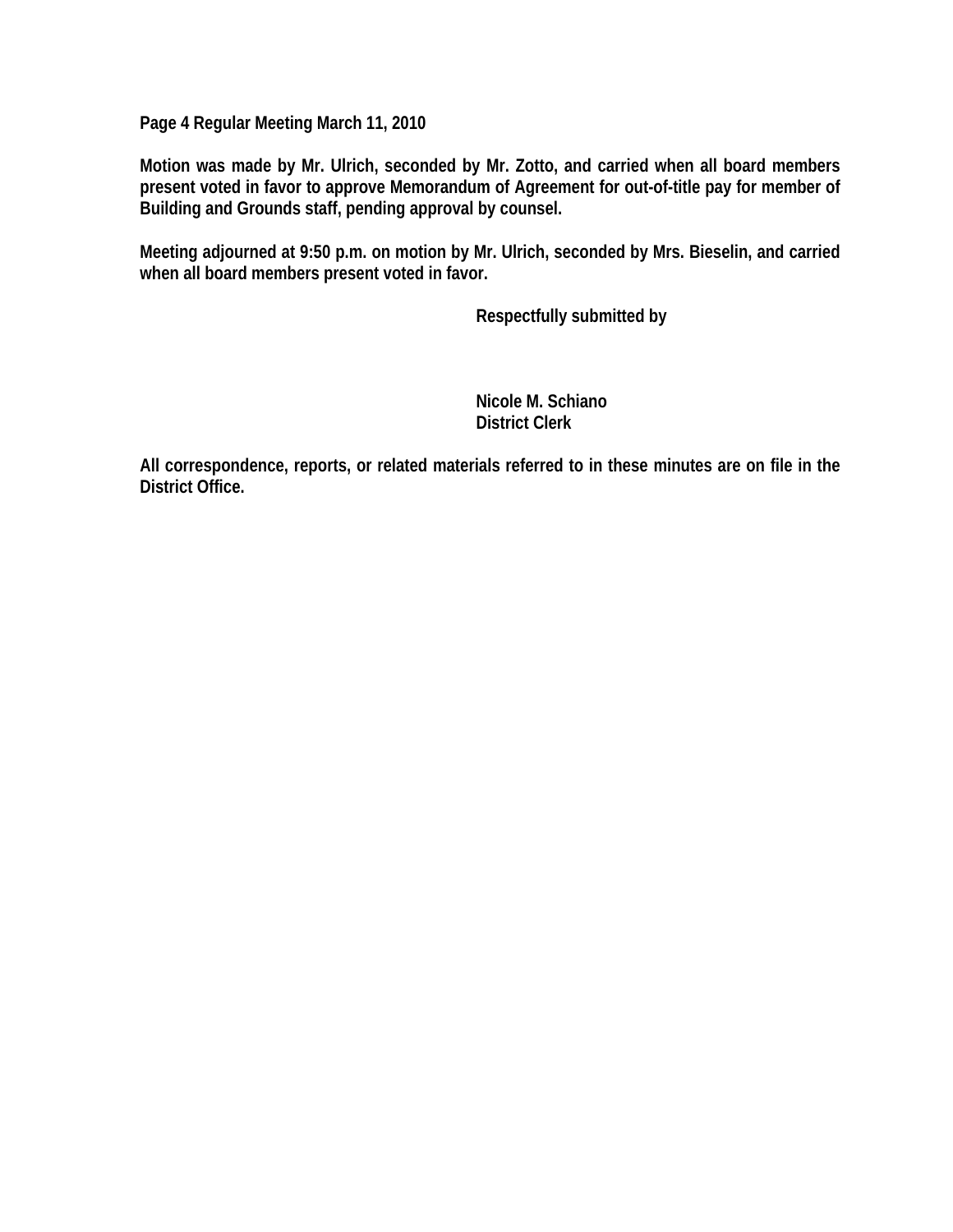## **SPECIAL MEETING OF THE BOARD OF EDUCATION BUDGET WORKSESSION**

**March 16, 2010 – Beach Street Middle School Vice President Annmarie LaRosa, Presiding** 

**PRESENT: MR. BLOOM, MRS. LAROSA, MR. SMITH, MR. ULRICH, MR. ZOTTO** 

**ABSENT: MRS. BIESELIN, MR. GELLAR**

**Administrators: Dr. Blau, Mrs. Burns, Mrs. Duffy, Dr. Parvey, Mr. Zocchia** 

**Meeting was called to order at 8:00 p.m., followed by the Pledge.** 

**The following agenda items were discussed: Draft of EBALR Letter; Special Education Presentation – Deborah Vertovez and Jeanne Dowling; Analysis of BOCES Costs – Wendy Duffy.** 

**Two residents wished to speak during the Public Input Session. Subjects of concern have been recorded in the public participation log.** 

**Meeting adjourned at 9:36 p.m. on motion by Mr. Smith, seconded by Mr. Ulrich, and carried when all board members present voted in favor.** 

 **Respectfully submitted by** 

 **Nicole M. Schiano District Clerk**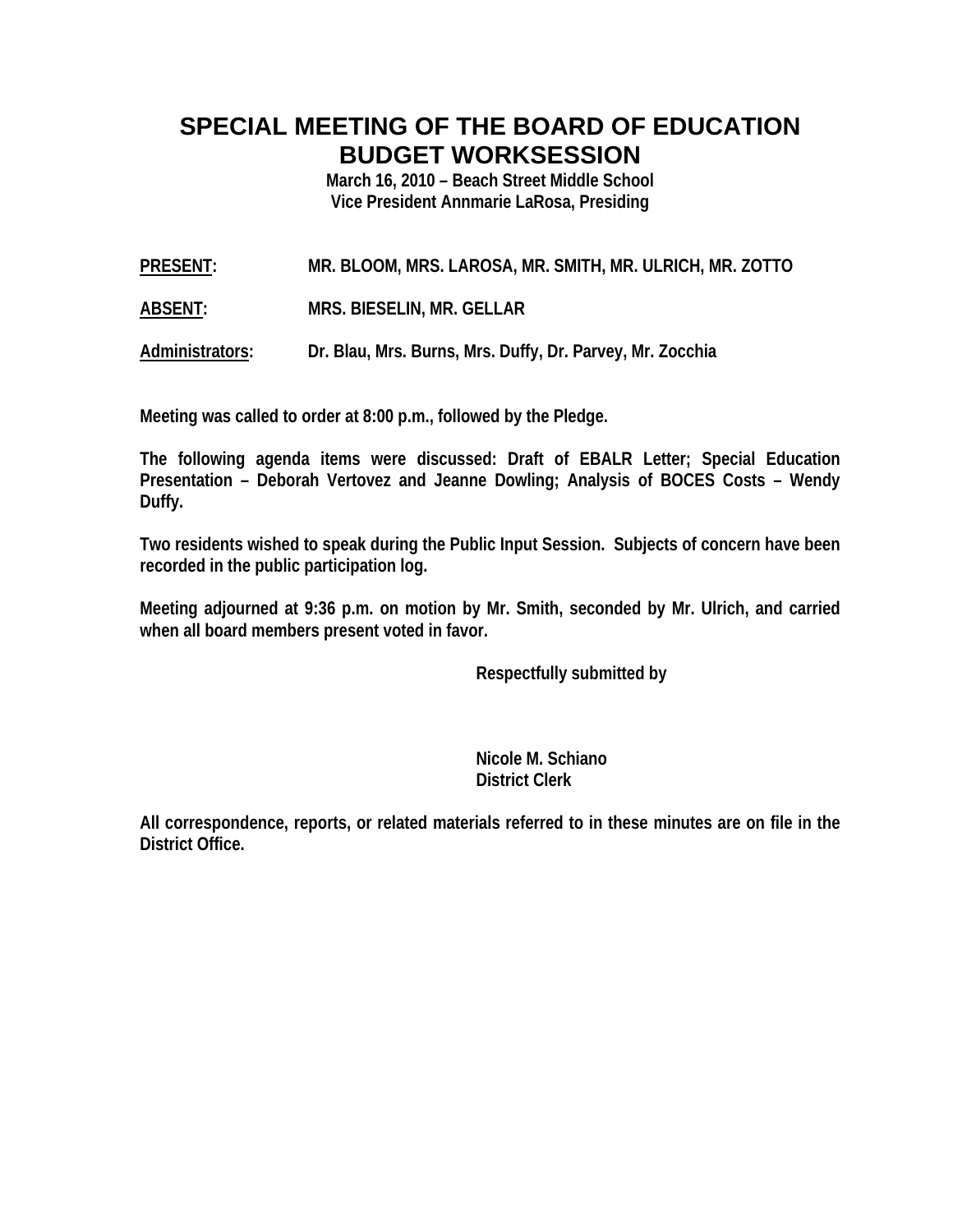## **SPECIAL MEETING OF THE BOARD OF EDUCATION BUDGET WORKSESSION and PLANNING SESSION**

**March 25, 2010 – Beach Street Middle School President Steven Gellar, Presiding** 

**PRESENT: MRS. BIESELIN, MR. BLOOM (arrived at 8:55 p.m.), MR. GELLAR, MRS. LAROSA, MR. SMITH, MR. ULRICH, MR. ZOTTO** 

**ABSENT: NONE** 

**Administrators: Dr. Blau, Mrs. Burns, Mrs. Duffy, Dr. Parvey, Mr. Zocchia** 

**Meeting was called to order at 7:37 p.m., followed by the Pledge.** 

**The following agenda items were discussed: Reading Program Analysis – Dr. Magda Parvey, Salary Report for Teachers, Transportation Analysis, and Contingent Budget Update.** 

**Five residents wished to speak during the Public Input Session. Subjects of concern have been recorded in the public participation log.** 

**The Planning Session immediately followed.** 

**Motion was made by Mrs. Bieselin, seconded by Mr. Ulrich, and carried when all board members present voted in favor to approve TEACHING: CHILD BEARING LEAVE OF ABSENCE (paid): Tanya Carbone, Elementary; effective March 8, 2010 (Udall).** 

**Motion was made by Mr. Smith, seconded by Mrs. LaRosa, and carried when all board members present voted in favor to approve TEACHING: CHILD BEARING LEAVE OF ABSENCE (paid): Deana Smith, Reading; effective March 11, 2010 (Paul J. Bellew).** 

**Motion was made by Mr. Smith, seconded by Mr. Ulrich, and carried when all board members present voted in favor to approve CLASSIFIED CIVIL SERVICE: SUBSTITUTE TEACHER AIDE (\$9.75/HR): Melissa DeVivo, effective March 8, 2010.** 

**Motion was made by Mrs. Bieselin, seconded by Mr. Zotto, and carried when all board members present voted in favor to approve OTHER: SUBSTITUTE TEACHER (\$100 per diem): Priscilla Mastromihalis, effective March 15, 2010.** 

**Motion was made by Mr. Smith, seconded by Mr. Ulrich, and carried when all board members present voted in favor to approve Memorandum of Agreement with WISE regarding summer hours.**